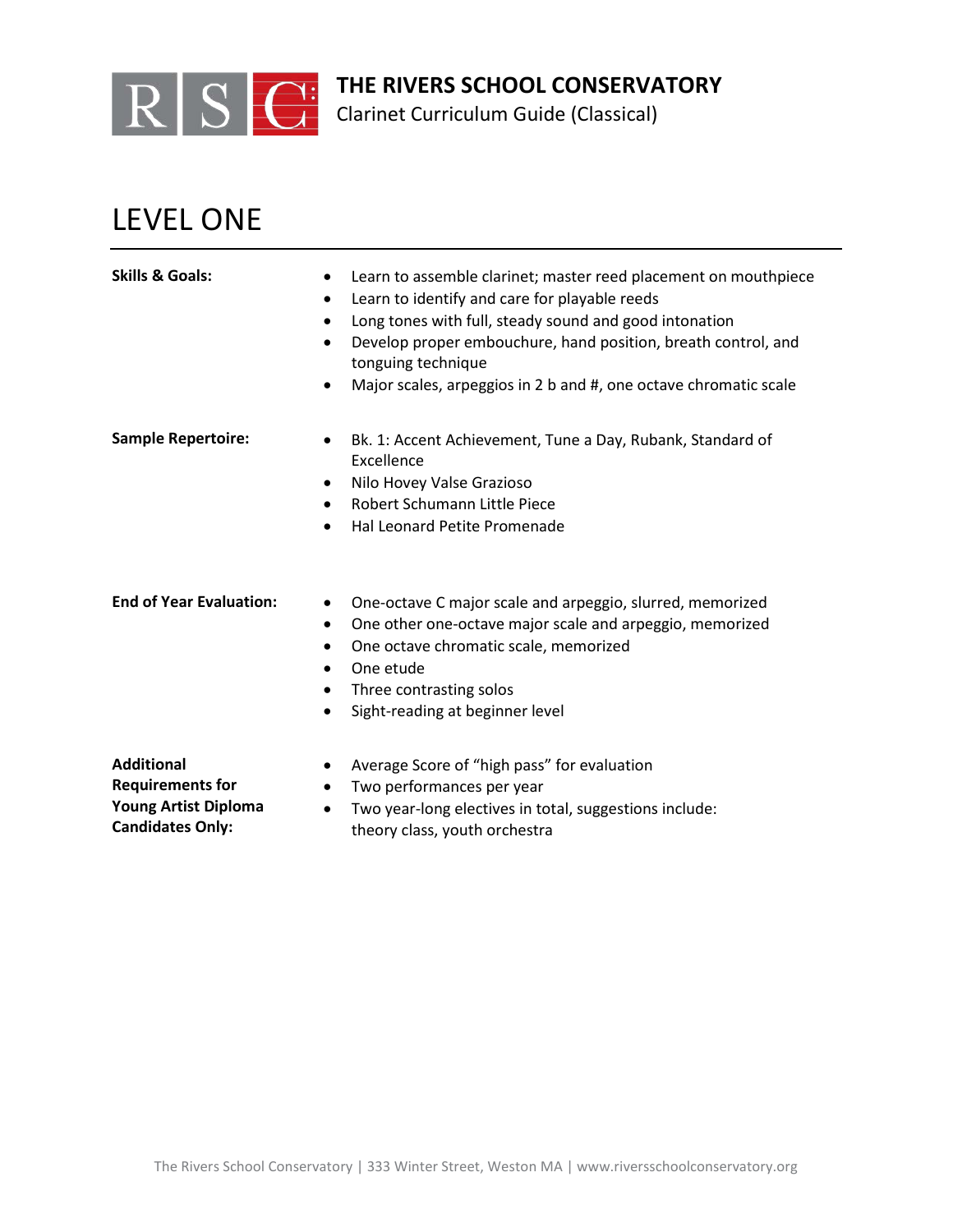

Clarinet Curriculum Guide (Classical)

# LEVEL TWO

| Skills & Goals:                | Continue to develop embouchure, tonguing technique, breath support<br>Demonstrate proper hand position<br>٠<br>Play long tones with full, steady tone, in tune for 20 seconds<br>$\bullet$<br>Major and minor scales and arpeggios to 3 b/# in two octaves<br>Chromatic scale: low E to high C in 2.5 octaves |
|--------------------------------|---------------------------------------------------------------------------------------------------------------------------------------------------------------------------------------------------------------------------------------------------------------------------------------------------------------|
| <b>Sample Repertoire:</b>      | Bk.2: Accent Achievement, Tune a Day, Rubank, Standard of Excellence<br>Nilo Hovey First Book of Practical Studies<br>Leon Lester Progressing Clarinetist<br>$\bullet$<br>Finzi Five Bagatelles: Carol<br>Vaughan Williams Six Studies in English Folksong: #2<br>Delibes Coppelia: Waltz<br>Hovey Bagatelle  |
| <b>End of Year Evaluation:</b> | Two two-octave major and minor scales and arpeggios, memorized<br>Chromatic scale, two and one-half octaves, memorized<br>٠<br>One etude<br>Three contrasting solo pieces<br>Sight reading                                                                                                                    |

**Additional Requirements for Young Artist Diploma Candidates Only:**

- Average score of "high pass" for evaluation
- Three performances per year
- Three year-long electives in total, suggestions include: Theory Class, Chamber Music, Wind Ensemble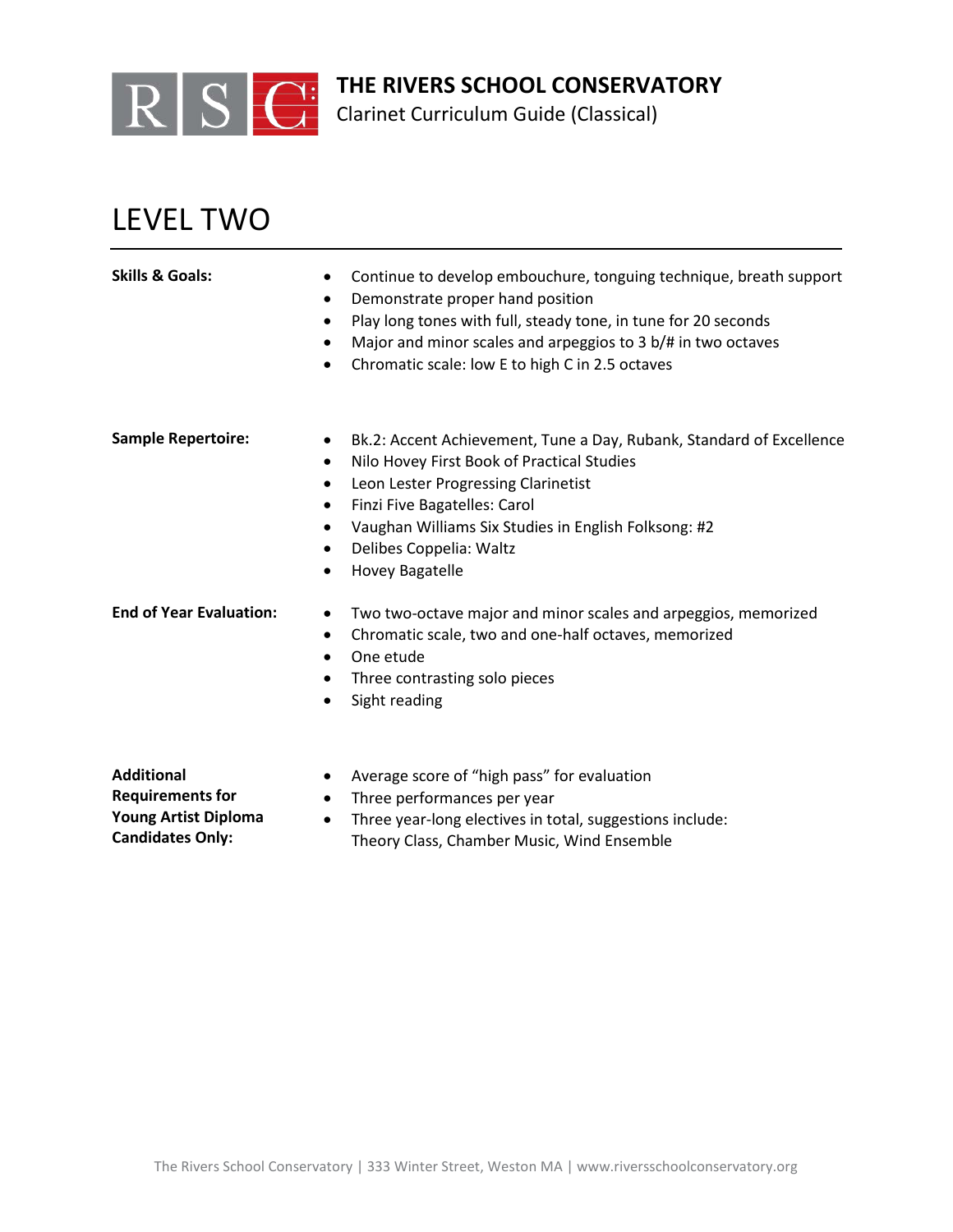

Clarinet Curriculum Guide (Classical)

## LEVEL THREE

- **Skills & Goals:** Continue to develop embouchure strength and tonguing speed
	- Play securely in third register up to high G
	- Play with expression and dynamics
	- Securely incorporate breathing into music
	- Major and minor scales, arpeggios to 4b/# in full range
	- Chromatic scale in three octaves

- **Sample Repertoire:** Bk. 1, Hite Melodious and Progressive Studies
	- Bk.3 Baermann
	- Stamitz Concerto #3
	- Schumann Fantasy Pieces # 1, 2
	- Gade Ballade
	- Weber Concertino, Concerto #1, mvts. 1, 2
	- PIerné Canzonetta
	- Cahuzac Theme, Variation 1,2,3

- **End of Year Evaluation:** Two major/minor scales and arpeggios, memorized, three octaves when applicable
	- Chromatic scale three octaves, memorized
	- One etude
	- Three contrasting solos
	- Sight-reading

**Additional Requirements for Young Artist Diploma Candidates Only:**

- Average score of "high pass" for evaluation
- Three performances per year
- Three year-long electives in total, suggestions include: Theory Class, Chamber Music, Youth Orchestra